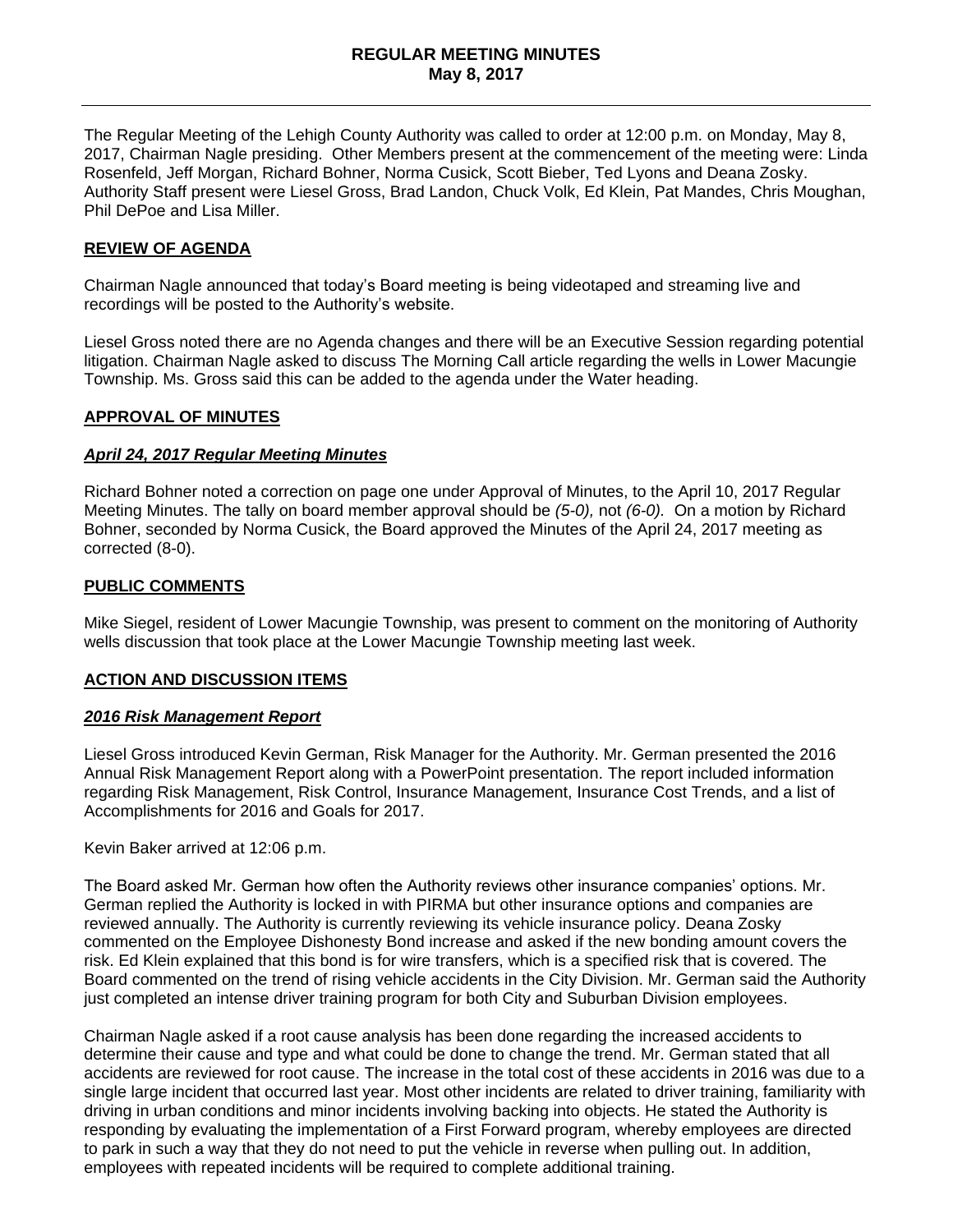Mike Siegel, resident of Lower Macungie Township, questioned what the Authority is doing to reduce its liability claims and suggested more maintenance to prevent sewer backups. Mr. German said that Jason Gruber, Distribution & Collection Manager for the Authority, has an extensive flushing plan that addresses this. Liesel Gross added that the majority of sewer backups are related to blockages in the private sewer laterals which are the customer's responsibility. Mr. Siegel also questioned if the Authority has enough coverage for sinkholes. Mr. German replied the Authority is covered under the property management liability policy.

## *Monitoring Wells*

Liesel Gross informed the Board that she attended the Lower Macungie Township Board of Commissioners meeting after being informed about a letter from Keystone Engineering addressing the Authority's groundwater monitoring program regarding Wells 8 & 12 that would be presented at that meeting. The letter suggested that the monitoring in place for Well 8 is adequate to show trends but not adequate for Well 12. Ms. Gross presented the Authority's recommended Watershed Monitoring Program at the meeting and asked for township support.

Mike Siegel, Lower Macungie Township, commented that he would like to see the Authority and Lower Macungie Township work together to get the stream gauges installed prior to the completion of the plan. Mr. Siegel also commented he would like to see the Authority approach DEP and make the Little Lehigh Creek a priority to be placed on the critical list. He also stated he would like a stream monitoring station placed at Spring Creek and Mill Creek Roads so the road can be closed when flooding occurs. Mr. Siegel also asked the Authority to repave the manholes on Spring Creek Road. Liesel Gross commented the Authority will need to investigate who is responsible for the paving work that is required to address Mr. Siegel's comments.

Deana Zosky questioned what the next specific steps are regarding the monitoring program. Ms. Gross said the Authority is currently investigating the technology that will be used for those stream monitoring portion of the program, which will then determine the program cost and next steps. More information is needed on the details and costs before meeting with the township with a more formal partnership request. The monitoring plan recommend 3 additional observation wells and 6 stream monitoring locations, which would greatly expand the data being collected via the 2 existing monitoring wells for Wells 8 & 12.

#### *Allentown Division – Wastewater Treatment Plant: Electrical Substation Replacements*

Phil DePoe gave an overview of the project to replace Substation No. 1 and Substation No. 2 which were installed in 1977 at the wastewater treatment plant and have reached the end of their useful life. Mr. DePoe explained that replacement parts are difficult to find. The City of Allentown has reviewed and approved this project as a Major Capital Improvement, thereby allowing the cost to be recovered via a capital cost recovery charge in the LCA Allentown Division. Mr. DePoe is asking for approval of the Capital Project Authorization – Design Phase in the amount of \$209,000.00 which includes the Professional Services Authorization to Keystone Engineering Group in the amount of \$159,000.00. Chuck Volk explained that provisions for temporary power supply for the plant will be included in the design phase of the project.

On a motion by Scott Bieber, seconded by Linda Rosenfeld, the Board approved the Capital Project Authorization – Design Phase in the amount of \$209,000.00, which includes the Professional Services Authorization to Keystone Engineering Group in the amount of \$159,000.00 (9-0).

# **MONTHLY PROJECT UPDATES/INFORMATION ITEMS**

Liesel Gross brought to the attention of the Board items listed in the report for upcoming meetings. Ms. Gross noted that there are a lot of items on the May 22 Agenda but some items such as the Geographic Information System (GIS) Field Application may move to the June 26 Agenda.

# **STAFF COMMENTS**